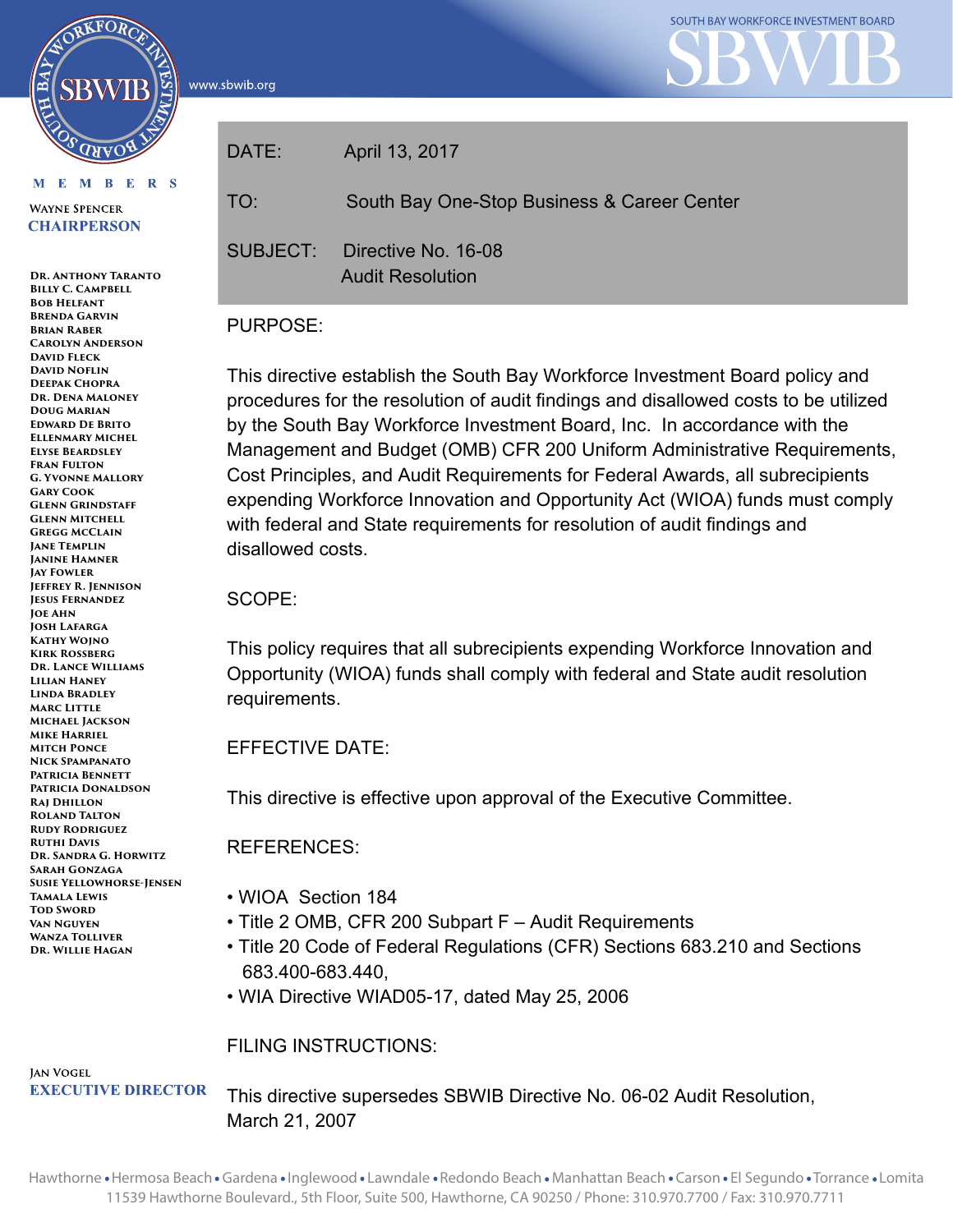#### **BACKGROUND:**

Entities receiving awards of WIOA funds must meet the audit requirement of OMB Part 200, Section 200.501 requires that non-federal entities that expend more than \$750,000 must have a program or program specific audit conducted for that year. These regulations also require the establishment of procedures for audit resolution.

The procedures apply to State resolution of subrecipient audits and to subrecipient resolution of lower-tier subrecipient audits. In addition, Employment Development Department (EDD) Compliance Review Division (CRD) may use these procedures in resolving the findings from other reviews, such as incident and investigation reports, and monitoring. The CRD is responsible for State level audit resolution and coordination of State level hearings. Address mail as follows:

> Compliance Resolution Unit Compliance Review Division, MIC 22M Employment Development Department P.O. Box 826880 Sacramento, CA 94280

#### **POLICY AND PROCEDURES:**

#### **Definitions:**

*Audit finding* means deficiencies which the auditor is required by §200.516 Audit Finding, paragraph (a) to report in the schedule of findings and questioned costs.

*Auditee* means any non-Federal entity that expends Federal awards which must be audited under Subpart F-Audit Requirements.

*Federal award* has the meaning, depending on the context, in either paragraph (a) or (b) of this section:

- (a) The Federal financial assistance that a non-federal entity receives directly from a Federal awarding agency or indirectly from a pass-through entity as described in §200.101 Applicability; or (2) The cost-reimbursement contract under the Federal Acquisition Regulations that a non-Federal entity receives directly from a Federal awarding agency or indirectly from a pass-through entity, as described in § 200.101 Applicability.
- (b) The instrument setting forth the terms and conditions. The instrument is the grant agreement, cooperative agreement, other agreement for assistance covered in paragraph (b) of §200.40 Federal financial assistance, or the cost-reimbursement contract awarded under the Federal Acquisition Regulations.

*Non-Federal entity* means a state, local government, Indian tribe, institution of higher education (IHE), or nonprofit organization that carries out a Federal award as a recipient or subrecipient.

*Subrecipient* means a non-Federal entity that receives a subaward from a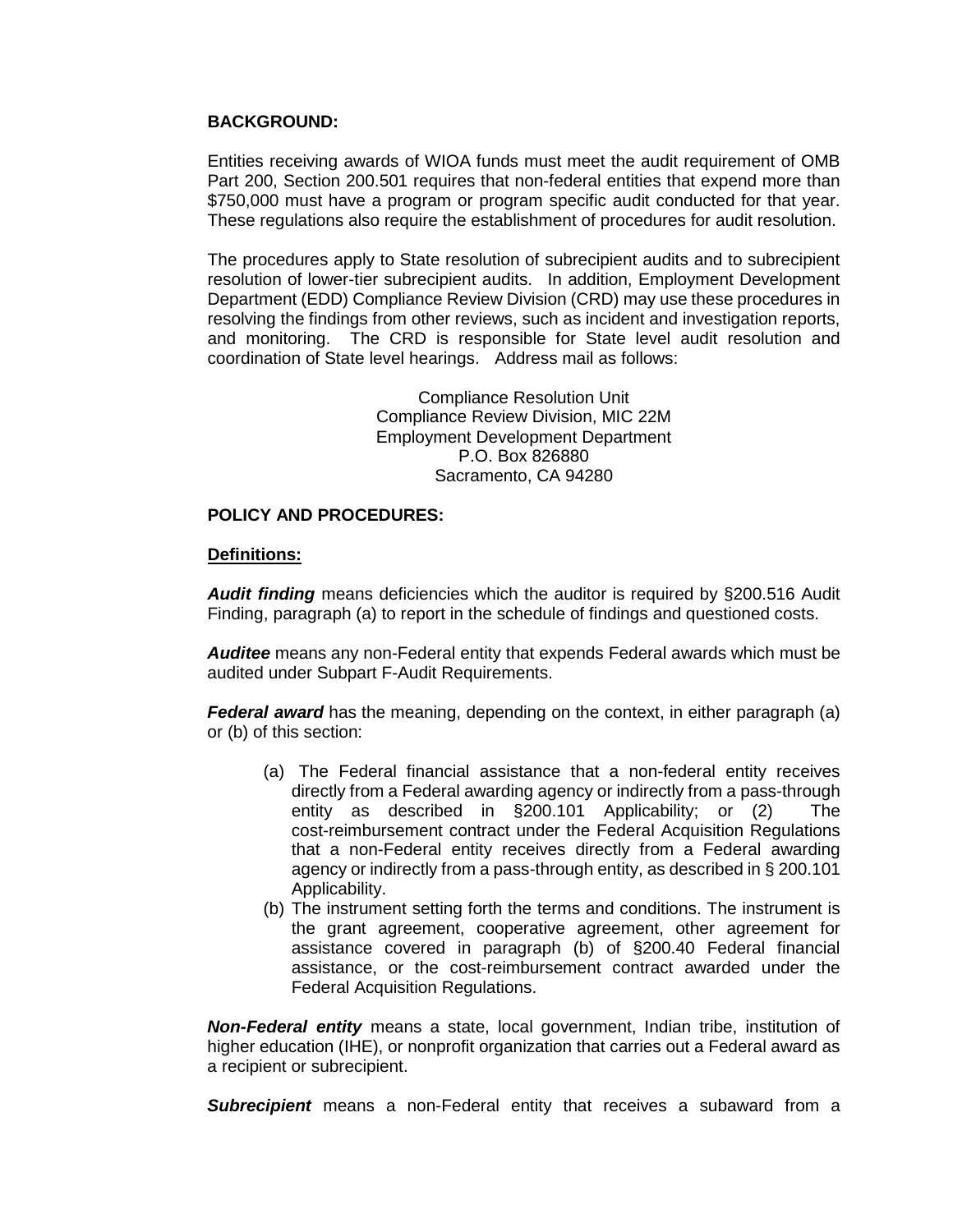pass-through entity to carry out part of a Federal program; but does not include an individual that is a beneficiary of such program. A subrecipient may also be a recipient of other Federal awards directly from a Federal awarding agency.

### **POLICY:**

As a grant recipient/subrecipient agency that award WIOA funds to lower-tier subrecipients must have written audit resolution policies and procedures. The SBWIB, audit resolution consists of a three-part process that includes the Initial Determination, informal resolution period, and the Final Determination. Receipt of the Initial and Final Determinations by the auditee must be documented by the awarding agency.

#### **PROCEDURES:**

- I. SBWIB Standards
	- A. SBWIB must:
		- 1. Review the audit report of its subrecipients to ensure compliance with the requirements of OMB 2CFR 200.
		- 2. Establish an audit resolution file to document the disposition of reported questioned costs and corrective actions taken for all findings.
		- 3. Complete a control log. (The log must contain the date of the audit, the period covered by the audit, the date that the audit was received, the auditor, the questioned costs, the administrative findings, the date or dates of the Initial and Final Determinations, and documentation of decisions regarding the disallowed costs and administrative findings.)
		- 4. Issue a letter of Initial Determination based on the audit review. The Initial Determination letter includes:
			- a. A list all questioned costs.
			- b. Whether the costs are allowed or disallowed, including the reasons with appropriate citations for such actions.
			- c. Acceptance or rejection of any corrective action taken to date, including corrective action on administrative findings.
			- d. Possible sanctions
			- e. The opportunity for informal resolution of no more than 60 days from the date of Initial Determination.
		- 5. During informal resolution, the auditee may provide documentation to support allowability of costs and proposed corrective action of administrative findings. Informal resolution discussions may be held by telephone, if necessary, but in person is preferable. When a meeting is held, provide a sign-in sheet. The sign-in sheet must be retained as part of the audit file. The meeting must be documented either with a voice recording or written notes. Negotiations of repayments can be initiated at this time.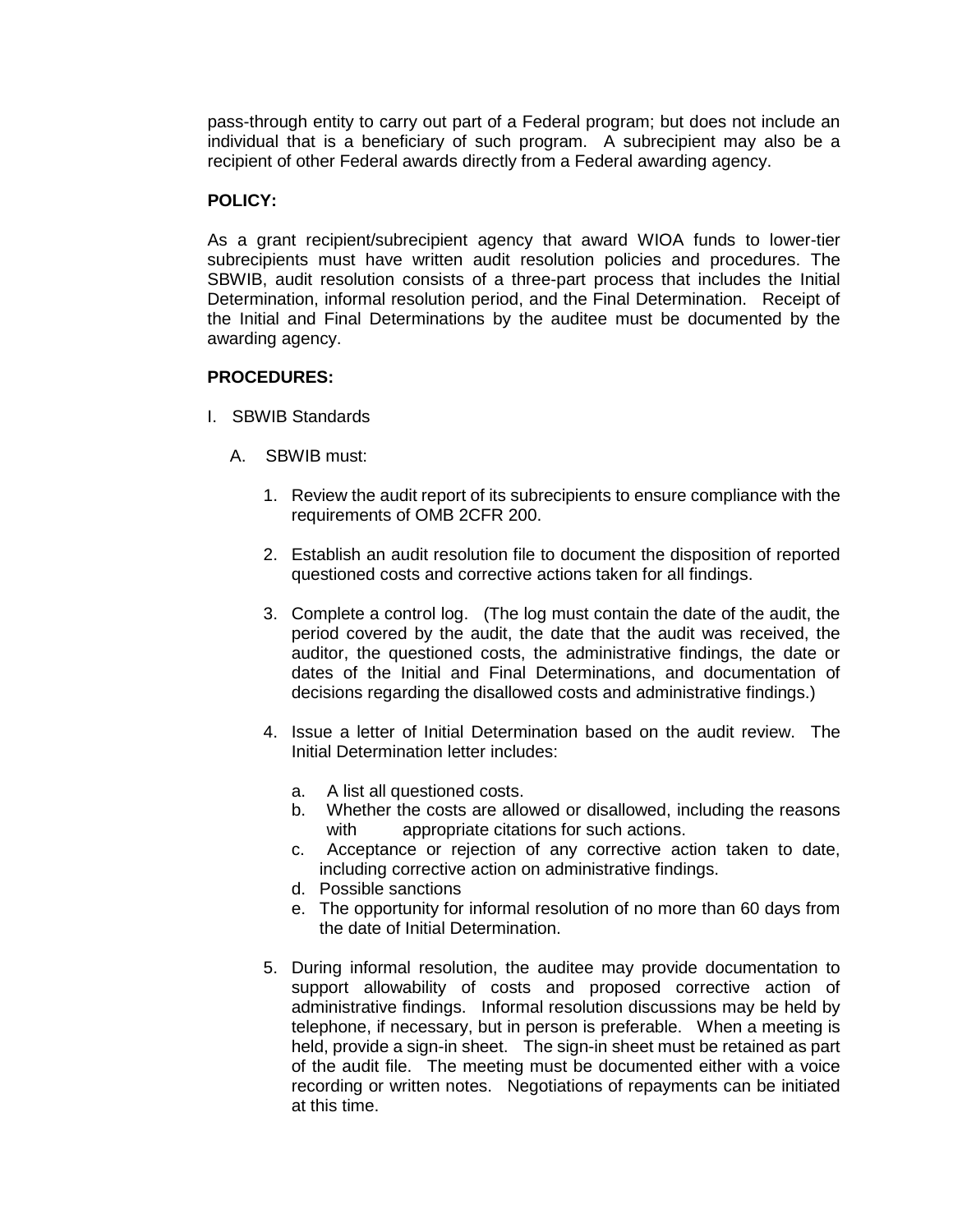- 6. Issue a written Final Determination. The Final Determination includes:
	- a. Reference to the Initial Determination
	- b. Summation of the informal resolution meeting, if held.
	- c. Decision regarding the disallowed costs, listing each disallowed cost and noting the reasons for each disallowance.
	- d. Questioned costs that have been allowed by the awarding agency and the basis for the allowance.
	- e. Demand for repayment of the disallowed costs.
	- f. Description of the debt collection process and other sanctions that may be imposed if payment is not received.
	- g. Rights to a hearing.
	- h. The status of each administrative finding.
- B. The audit resolution process must be completed within six months after receipt of the subrecipient's audit report and must ensure that the subrecipient takes appropriate and timely corrective action.
- C. The audit file is to be assembled for ease of reference in the event of future action. The file should include the following:
	- 1. Final Determination and proof of receipt by the subrecipient.<br>2. Additional documentation submitted as part of the informa
	- 2. Additional documentation submitted as part of the informal resolution process:
		- -Notes related to the informal resolution
		- -Sign-in sheets from any informal resolution meetings.
	- 3. Initial Determination and proof of receipt by the subrecipient.
	- 4. Response to the final audit report.
	- 5. Final audit report.
- D. SBWIB has established local-level hearing procedures as noted in this directive. The SBWIB reserves the right to overturn a hearing officer's decision when it determines that noncompliance with the applicable act or its regulations still exists.

The hearing allows both parties the right to present either written or oral testimony, call and question witnesses in support of their position, present oral and written arguments, examine records and documents relevant to the issues, and be represented. The hearing shall be recorded mechanically or by court reporter.

The auditee has 30 calendar days after the Final Determination is issued to submit a written request for a hearing. At lease 10 calendar days before the hearing, written notice of the date and site of the hearing must be provided to the auditee. The 10-day notice may be shortened with written consent of both parties. The auditee may withdraw the hearing; the withdrawal request must be submitted in writing.

A decision must be issued by the hearing officer within 60 days of the request filing date.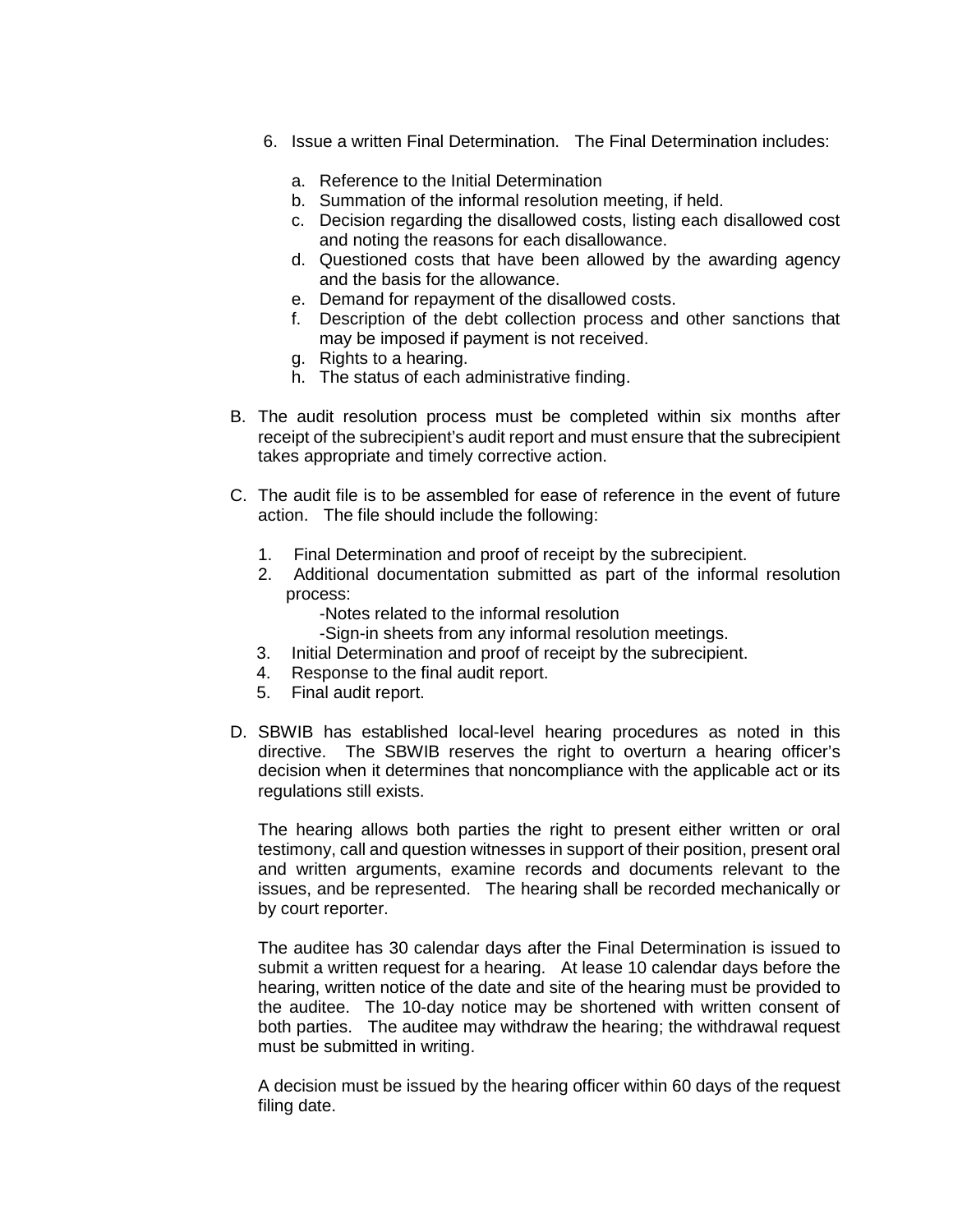An auditee has 10 days from receipt of the adverse decision to file an appeal of the local hearing officer's adverse decision to the State Review Panel. If a local hearing is not held or the decision is not rendered timely, the auditee has 15 days from the date on which the hearing should have been held or the decision should have been issued to file an appeal with the State Review Panel.

E. If the auditee appeals the decision of the awarding agency's hearing officer to the State, the awarding agency will send Compliance Review Division (CRD) the complete audit for review by the State Review Panel. Within 30 days of receipt by the CRD of the auditee's written appeal, the State Review Panel will be convened to review all evidence and issue a decision based on the evidence without consideration of any imposed sanctions.

#### *There is no administrative appeal beyond this level.*

- F. SBWIB,Inc. shall ensure correction of any unresolved administrative findings. The awarding agency should determine the status of the unresolved administrative findings through its monitoring process and determine that appropriate corrective action has been taken. A copy of the monitoring report substantiating the implementation of the appropriate corrective action must be filed with the audit report.
- II. State Audit Resolution
	- A. If there are no audit findings, the CRD will notify the auditee that no further action will be taken regarding the audit.
	- B. If the audit identifies an administrative finding, questioned costs, or cost recommended for disallowance, the CRD will:
		- 1. Establish an audit resolution file to document the disposition of each finding and the corrective action taken to resolve each finding.
		- 2. Issue a written notice of Initial Determination after the audit is reviewed.
		- 3. Provide the auditee an opportunity for informal resolution and submission of additional documents within 60 days from the date of the notice of Initial Determination to resolve questioned costs and/or administrative findings.
		- 4. Issue a written notice of Final Determination.
- III.State Hearings

All appeals of State audit determinations, including amendments and withdrawals, shall be in writing. Requests for hearing must be made within 30 days from the date of the Final Determination.

The State hearing officer will provide written notice to the concerned parties of the date, time, and place of the hearing at least 10 calendar days before the scheduled hearing. Both parties will have the opportunity to present oral and written testimony, cal and question witnesses in support of their position, present oral and written arguments, examine records and documents relevant to the